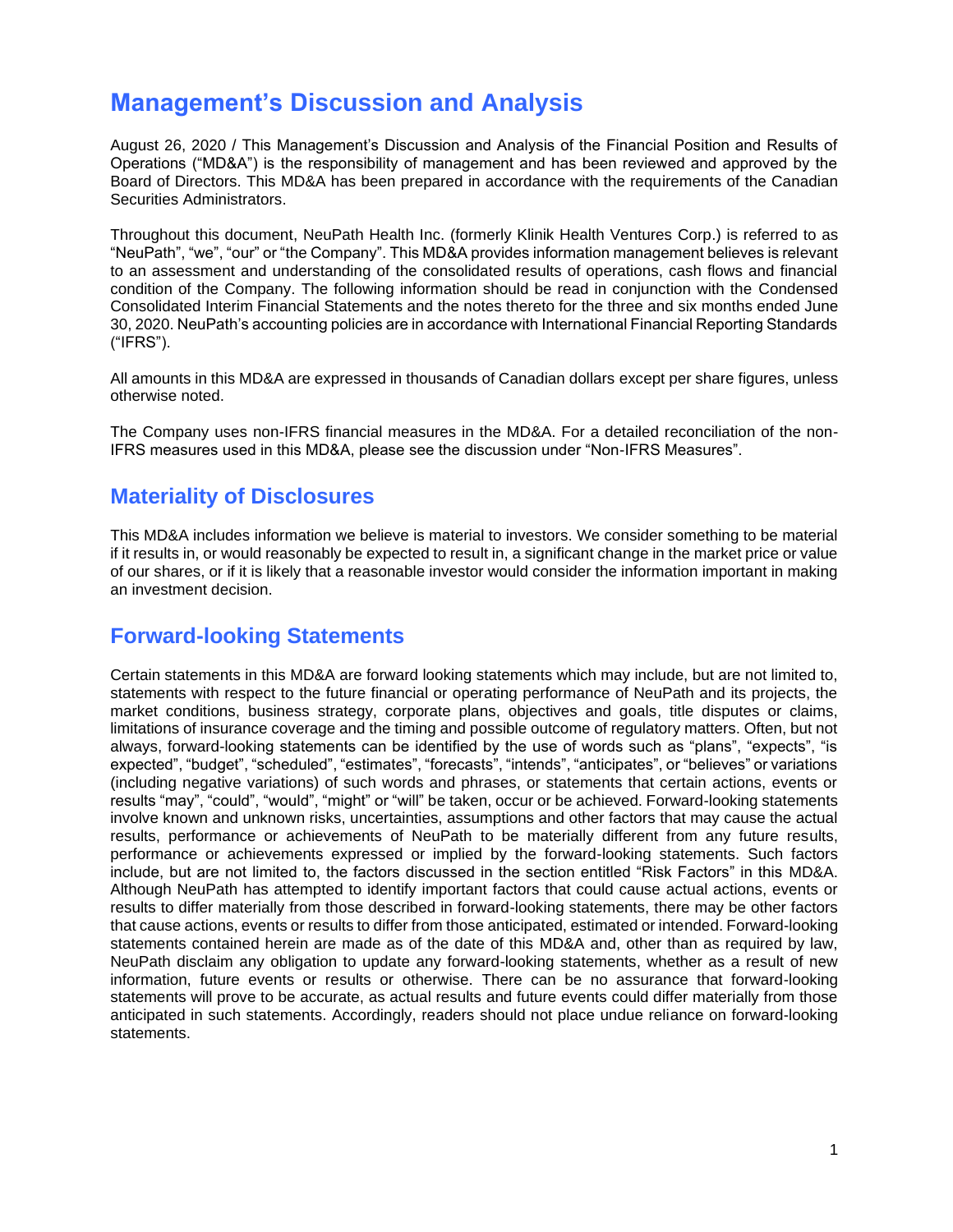# **Highlights and Key Business Developments**

#### **Reverse Take-over Transaction**

On June 25, 2020, the Company completed its qualifying transaction with 2576560 Ontario Inc. ("257"), Canada's largest provider of chronic pain management services (the "Qualifying Transaction"). Prior to the Qualifying Transaction, the Company was known as Klinik Health Ventures Corp. ("Klinik"), a capital pool company as defined by Policy 2.4 of the TSX Venture Exchange (the "Exchange"). Pursuant to the terms of the Qualifying Transaction, the Company indirectly acquired all of the issued and outstanding shares of 257 in consideration for common shares of the Company. The Qualifying Transaction resulted in a reverse takeover of the Company by 257. Upon the completion of the Qualifying Transaction, the business of 257 became the business of the Company as a result of 257 becoming a wholly owned subsidiary of the Company. The common shares of the Company resumed trading on the Exchange on July 6, 2020 under the ticker symbol "NPTH" (See *Significant Transactions – Qualifying Transaction*).

The shareholders of 257 held approximately 86.4% of the voting shares of the Company immediately after the transaction and is considered the acquiring company for accounting purposes. Since Klinik did not meet the definition of a business under IFRS 3, the acquisition was accounted for as the purchase of Klink's assets by 257. Consequently, the transaction is accounted for as a continuation of the financial statements of 257.

During the quarter and prior to the release of the second quarter results:

- Revenue decreased to \$11.2 million for the three months ended June 30, 2020 from \$13.0 million in the comparative quarter due to the impact of COVID-19 (See *Impact of the COVID-19 Pandemic*);
- Adjusted EBITDA increased to \$0.6 million or 5.3% of revenue for the three months ended June 30, 2020 compared to \$0.4 million or 3.2% of revenue in the comparative quarter;
- In response to COVID-19, the Company started offering virtual visits to patients and successfully converted approximately 12% of total patient visits to virtual visits; and
- Patient visit volumes returned to pre-COVID-19 levels in June.

#### **Impact of the COVID-19 Pandemic**

On March 11, 2020, the World Health Organization declared the outbreak of the novel strain of coronavirus, specifically identified as "COVID-19", a global pandemic. The outbreak resulted in governments worldwide enacting emergency measures to combat the spread of the virus. These measures, which included the implementation of travel bans, border shutdowns, self-imposed quarantine periods, closure of non-essential businesses and restrictive social measures, have caused material disruption to businesses globally, resulting in an economic slowdown, and significant volatility in global equity markets.

COVID-19 had a negative impact on the Company's revenue in March and the start of the second quarter. A number of patients cancelled appointments and, in an effort to protect our patients, staff, and physicians, we restricted patient volumes in our clinics and temporarily closed three clinics to patients visits at the end of March. To minimize the impact on revenue, we were able to shift some patients, physicians and staff to other clinics in our network. In addition, we started to offer virtual visits to our patients and during the quarter, we successfully converted approximately 12% of total patient visits to virtual visits. After implementing additional safety protocols, the three clinics closed to patient visits in March were reopened in late April and early May. In addition, patient demand increased in late April and we continued to see improved business performance in May and June. In the quarter, revenue declined to \$11.2 million from \$13.0 million in the comparative quarter.

In response to the negative economic impact of COVID-19, various government programs have been announced to provide financial relief to affected businesses. The Company determined that it qualified for the Canada Emergency Wage Subsidy ("CEWS") program under the COVID-19 Economic Response Plan in Canada. For the three and six months ended June 30, 2020, the Company recognized payroll subsidies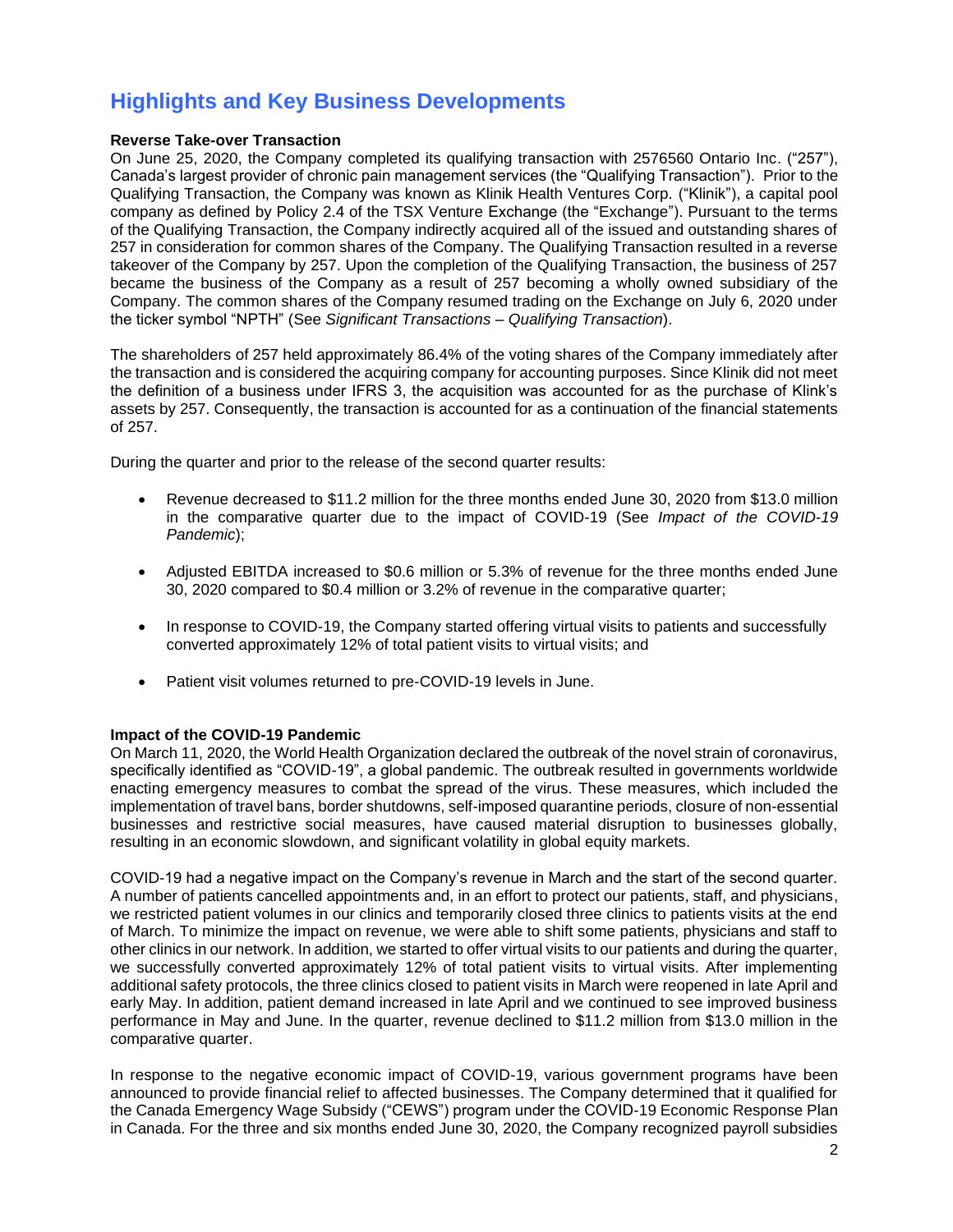of \$0.5 million under CEWS. In addition, the Company deferred \$0.4 million in debt repayments representing monthly principal payments of \$0.1 million on its RBC debt facility from March to June.

COVID-19 also impacted the cost of providing medical services to our patients. The Company incurred additional costs related to purchasing personal protection equipment, as well as additional labour costs to screen patients for COVID-19 symptoms prior to their appointments to ensure the safety of patients, physicians and our staff. This increase in labour costs was offset by CEWS. This resulted in a decrease in cost of medical services as a percentage of revenue to 78.7% in the quarter compared to 79.7% in the comparative quarter.

NeuPath's executive team is closely monitoring the evolution of the pandemic and continues to focus on using technology to improve patient care. The health and safety of our employees, patients, physicians, and community continue to be a top priority and the Company will continue to operate in a manner consistent with the emergency measures implemented by the Government of Canada and the Province of Ontario to combat the spread of COVID-19.

### **Overview**

NeuPath is Canada's largest provider of chronic pain management services that operates under two leading brands in Ontario: CPM - Centres for Pain Management ("CPM") and InMedic Creative Medicine ("InMedic"). NeuPath has 12 locations across Ontario with more than 100 health care providers that provide care to over 11,000 patients annually. NeuPath offers a comprehensive chronic pain assessment and multimodal treatment plan based on recommendations by a group of trained physicians to help patients manage their chronic pain and optimize their quality of life. In addition to chronic pain management clinics, NeuPath provides workplace health services and independent medical assessments to disability insurers through its subsidiary, CompreMed Canada Inc. ("CompreMed"). The single, largest cost of chronic pain is lost productivity due to job loss and sick days.

#### **Background**

NeuPath's mission is to provide patients with the care and tools they need to live a complete and fulfilled life and to assist its patients to reclaim the daily life activities that have been taken by injury or illness. NeuPath operates a number of businesses providing medical services to a variety of customers.

#### *Chronic Pain Medical Clinics*

NeuPath is Canada's largest service provider in the highly fragmented chronic pain management market and operates 12 chronic pain management clinics across Ontario under two leading brands: (i) CPM and (ii) InMedic.

Chronic pain affects approximately 1 in 5 Canadians and is a complex, multidimensional condition impacted by biological, behavioural and social factors. As a result, NeuPath's more than 100 health care providers consider each of these factors when assessing and treating each patient. Traditional medical treatments are supplemented with access to medical cannabis, NeuPath's Chronic Pain Self-Management Program and mindfulness meditation. This multimodal approach goes beyond treating the pain sensation and targets some of the underlying and contributing behavioural and social factors. In addition, the multimodal approach provides patients with the education and tools needed to help self-manage their chronic condition.

NeuPath generates revenue by providing both insured and uninsured services to patients. Insured services include treatments or procedures covered by provincial health plans and third-party health insurance plans. In most cases, the insurer is billed directly by NeuPath. Uninsured services include treatments and procedures that are not covered by provincial health plans or third-party health insurance plans and are billed directly to patients.

Patients experiencing pain for at least three months are referred to NeuPath clinics by family physicians or nurse practitioners. Prior to their first visit, patients complete an extensive questionnaire. The questionnaire is designed to gain a better understanding of the patient's pain, the pain's impact on their life, and the patient's medical history and lifestyle. Patients then complete an assessment with one of NeuPath's chronic pain practitioners. The goal of the assessment is to gain a better understanding of the patient's condition in order to create a treatment plan. Every patient is different from a biological, behavioural, and social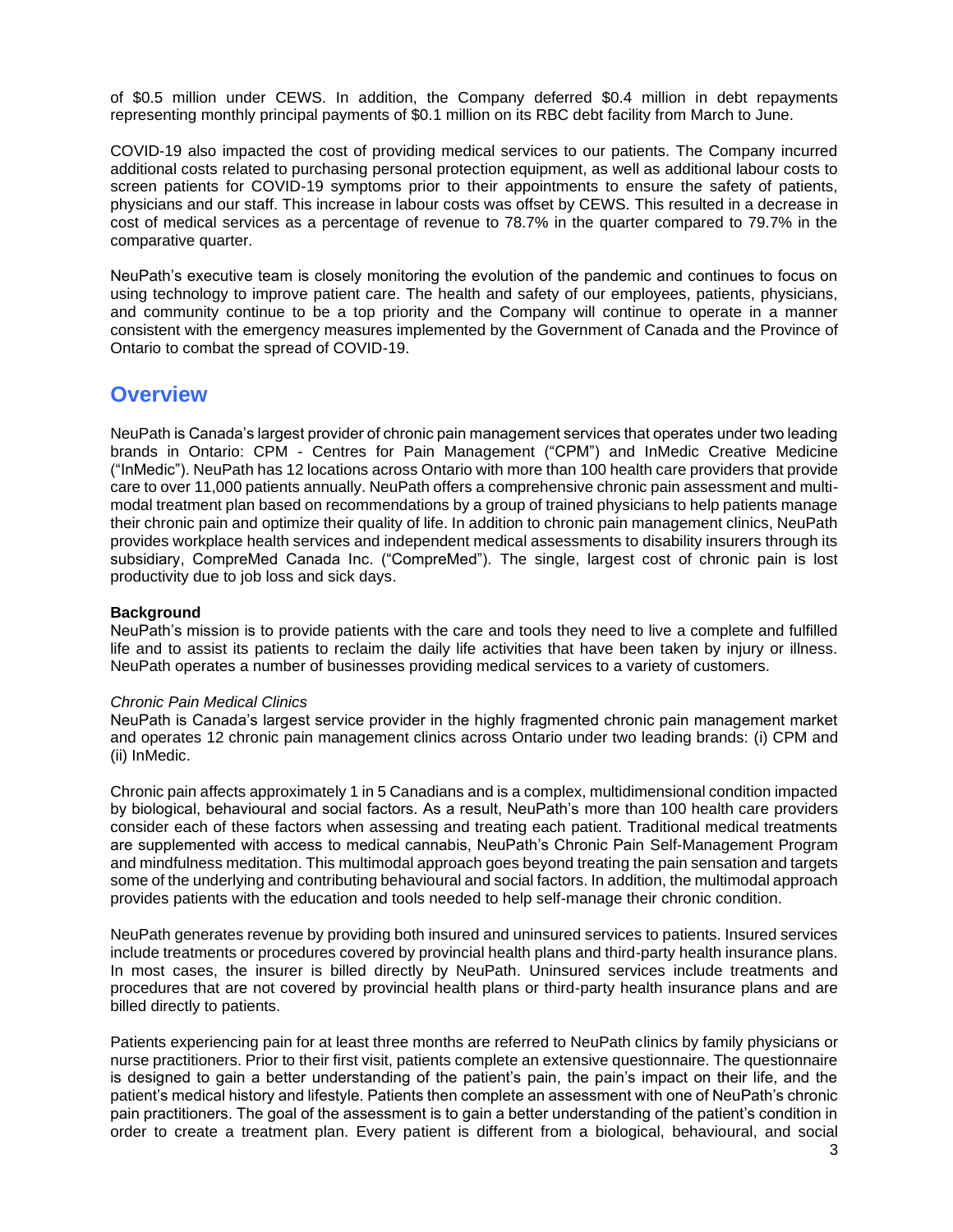perspective, so treatment plans reflect these differences and vary from patient to patient. Common elements of treatment plans include:

- Injection-based Therapies: NeuPath's physicians inject analgesics around a specific nerve or bundle of nerves with the goal of reducing pain intensity. These nerve blocks are covered to varying degrees by provincial health plans. In addition, NeuPath also offers therapeutic Botox injections for the treatment and prevention of chronic migraines. Botox injections are covered by some thirdparty health insurance plans.
- Infusion Therapy: At select clinic locations, NeuPath offers intravenous lidocaine infusion therapy for the treatment of neuropathic pain, Complex Regional Pain Syndrome, and chronic diabetic neuropathy. In general, provincial health insurance plans offer coverage for intravenous lidocaine infusion therapy.
- Chronic Pain Self-Management Program: Based on research conducted at Stanford University, the Chronic Pain Self-Management Program is a group-based, facilitated, and highly interactive six week/twelve-hour program. The program is a psychoeducational, cognitive behavioural program which helps patients better understand chronic pain and teaches non-medicated coping strategies and goal setting. Topics include: techniques and coping strategies to deal with frustration, fatigue, pain, and isolation; appropriate exercise for improving and maintaining strength, flexibility, and endurance; appropriate use of medications; communicating effectively with family, friends, and health professionals; nutrition; and evaluating new treatments. Research has shown that similar programs have shown significant short-term improvements in pain, dependency, vitality, aspects of role functioning, life satisfaction and self-efficacy.
- Optimization of Pharmacotherapy: The Canadian Pain Society guidelines for the treatment of neuropathic pain recommends gabapentinoids, tricyclic antidepressants, and serotoninnorepinephrine reuptake inhibitors as first-line agents for treating neuropathic pain. Tramadol and other opioids are recommended as second-line agents for treating neuropathic pain. Oftentimes, the therapies patients receive at NeuPath will allow NeuPath's physicians to optimize, reduce, eliminate or replace patients' pain medications. For example, research shows that intravenous lidocaine infusions are an effective adjuvant therapeutic approach for chronic pain management particularly for opioid dependent patients.
- Medical Cannabis: In conjunction with other therapeutic approaches, NeuPath's physicians also prescribe medical cannabis where appropriate. The Canadian Pain Society recently updated their guidelines for the treatment of neuropathic pain and cannabinoids are recommended as third-line agents.

NeuPath measures capacity utilization across its clinic network using a calculation based on an amalgam of the percentage of available physician shifts that are staffed and the percentage of available appointment slots that are filled. Recognizing that reaching 100% capacity utilization is not a realistic goal, NeuPath uses 80% as theoretical full capacity. Based on theoretical full capacity, NeuPath's current capacity utilization is 51% across its clinic network for the six-month period ended June 30, 2020 compared to 56% for the year ended December 31, 2019. Capacity in the first half of 2020 was negatively impacted by COVID-19. NeuPath believes there is a significant opportunity to grow revenues by increasing capacity utilization, which NeuPath is working to accomplish by recruiting more physicians, increasing patient throughput and adding complementary services to its clinics.

In addition to opportunities to grow revenue organically, NeuPath believes there is an opportunity to grow via acquisition. The physician services clinic segment in Canada is fragmented and regionalized due to provincial administration of health insurance plans. In addition, there are a limited number of groups acquiring clinics which, combined with the fragmented nature of the market, leads NeuPath to believe there is an opportunity to acquire clinics at attractive valuations. For these same reasons, NeuPath also believes that acquiring clinics is an effective way to grow its geographic footprint and enter new markets.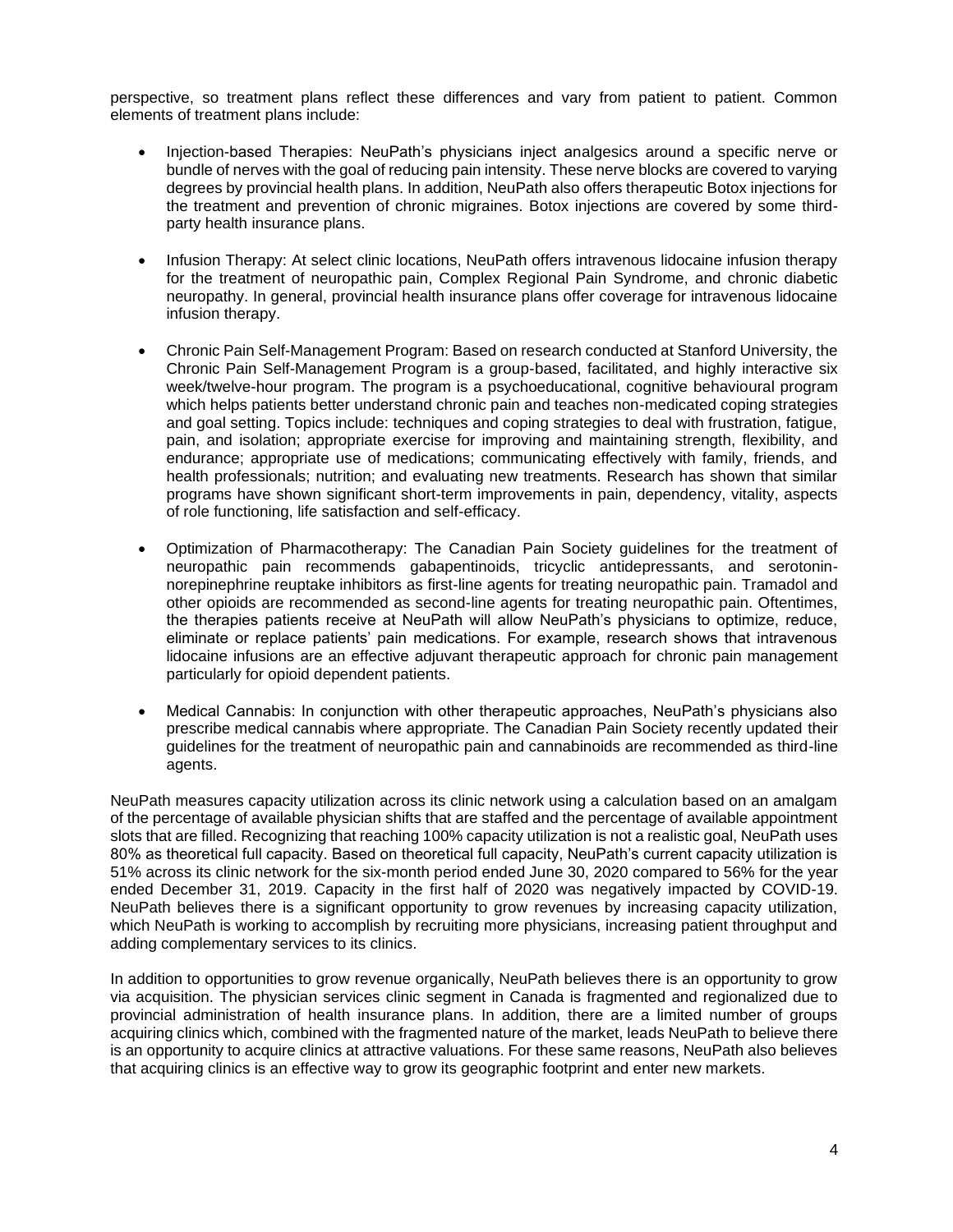#### *Corporate Wellness*

Studies have shown that chronic pain is more costly than cancer, HIV, and heart disease combined. This cost is mainly driven by lost productivity due to job loss and sick days. In an effort to help employees return to work and reduce productivity losses, NeuPath provides workplace health services and independent medical assessments to disability insurers and employers through its subsidiary, CompreMed. Disability insurers and employers' contract with CompreMed to provide medical assessments for plan members or employees.

#### *Physician Staffing*

NeuPath provides physician staffing for provincial correctional institutions, federal correctional institutions, and hospital health departments across Canada.

#### *Clinical Research*

NeuPath provides contract research services to pharmaceutical companies. Research studies on chronic pain are underfunded and despite the large economic burden of chronic pain, only a fraction of health research spending is directed to chronic pain focused studies. Additional research benefits our patients and care providers, so NeuPath is committed to participating in, funding, or generating more chronic pain research. NeuPath is currently enrolling patients in a 1,000 patient study focused on chronic pain and the impact of NeuPath's treatments on patients' lives.

## **Growth Strategy**

The Company's growth strategy is focused on two key pillars:

- Organic growth The Company's focus is to generate revenue growth by improving capacity utilization at its existing medical clinics. Capacity improved to 56% in 2019 compared to 29% in 2017, but was negatively impacted by COVID-19 in the six-month period ended June 30, 2020 and decreased to 51%.
- Strategic acquisitions The market for medical clinics is highly fragmented in Canada. The Company plans to acquire medical clinics in other provinces to expand its footprint and continue to leverage its existing infrastructure.

## **Significant Transactions**

#### **Qualifying Transaction**

On June 25, 2020, the Company closed its Qualifying Transaction. The Qualifying Transaction was effected through a reverse takeover structured as a court approved plan of arrangement under Section 182 of the *Business Corporations Act* (Ontario) (the "Arrangement") on the terms and conditions set out in the arrangement agreement dated as of April 24, 2020, among the Company, 2752695 Ontario Inc. (a wholly owned subsidiary of the Company at the time) and 257.

Pursuant to the Arrangement: (i) the holders of common shares of 257 received five (5) common shares of the Company in exchange for each common share of 257 held by them (the "Exchange Ratio"); (ii) all outstanding options and warrants of 257 were exchanged, based on the Exchange Ratio, for options and warrants of the Company on substantially similar terms and conditions; and (iii) 257 amalgamated with 2752695 Ontario Inc. Immediately following the completion of the Arrangement, the Company completed a share consolidation on a 5:1 basis (the "Consolidation"). Upon completion of the Arrangement and the Consolidation, there were 28,503,446 common shares of the Company issued and outstanding, of which, former shareholders of 257 held approximately 86% of the Company's then issued and outstanding common shares. As a result, the Qualifying Transaction resulted in the reverse takeover of the Company by 257.

Upon completion of the Qualifying Transaction, the business of 257 became the business of the Company as a result of 257 becoming a wholly owned subsidiary of the Company. The common shares of the Company resumed trading on the Exchange on July 6, 2020 under the ticker symbol "NPTH".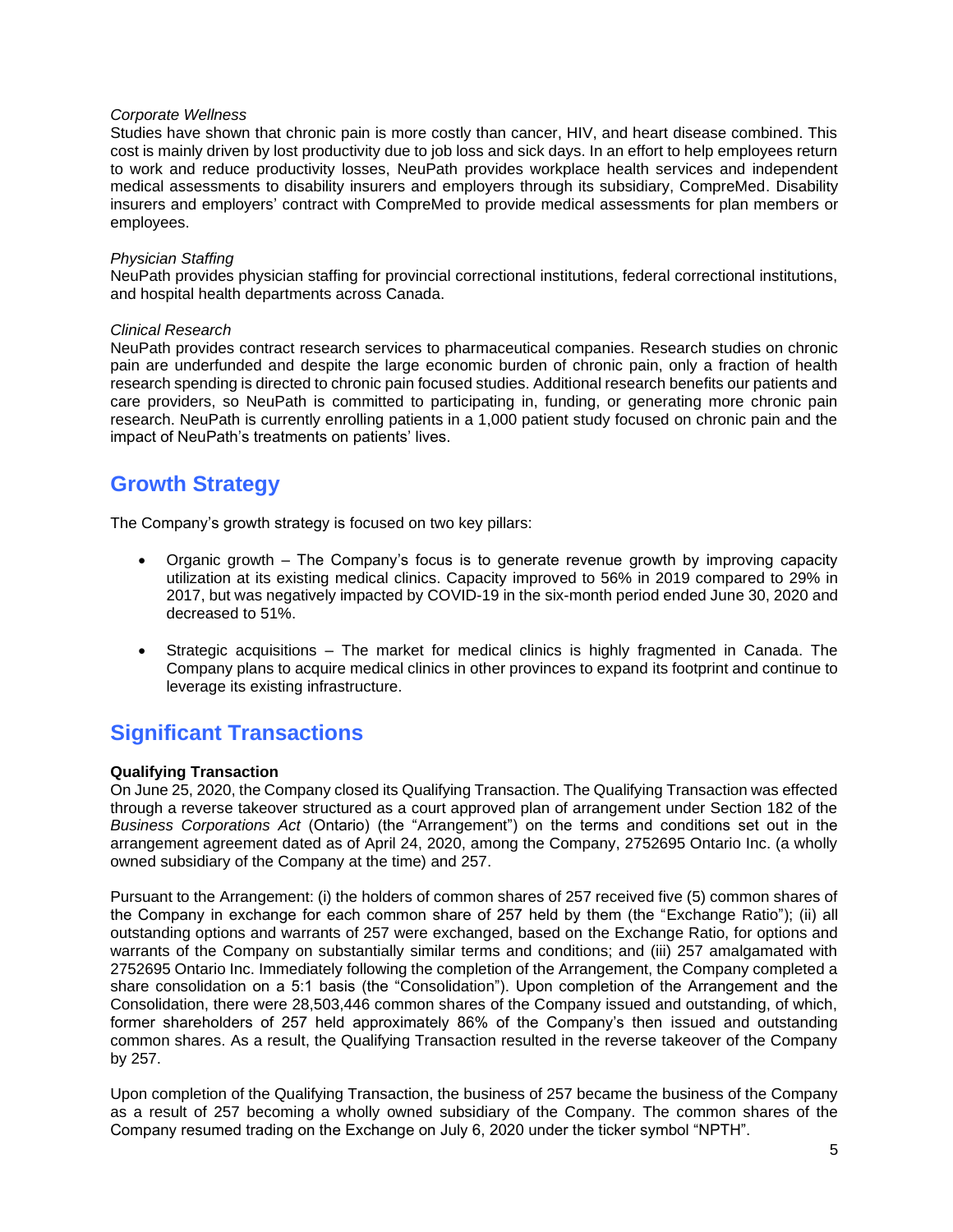#### **Convertible Debenture Issuance**

From October 13, 2017 to May 15, 2018, the Company, through various tranches, completed a nonbrokered private placement of convertible debenture units of NeuPath ("NeuPath Convertible Debenture Units") for aggregate gross proceeds of \$4.2 million. Each NeuPath Convertible Debenture Unit consisted of: (i) a NeuPath convertible debenture; and (ii) 2,500 NeuPath warrants ("NeuPath Warrants"). In connection with the NeuPath Convertible Debenture Unit offering, 1,041,250 NeuPath Warrants were issued.

Each NeuPath convertible debenture is convertible at any time up to and including the date that is twentyfour months from the date of issuance and has a stated interest rate of 8%, at the conversion price. Each NeuPath Warrant issued in connection with the NeuPath Convertible Debenture Unit offering, other than the NeuPath Warrants issued in connection with the tranche that was completed on May 15, 2018, entitles the holder thereof, subject to adjustments, to acquire one NeuPath share at any time on or before the date that is thirty-six (36) months from the date of issuance, at a price of \$1.00 per NeuPath share. Each of the NeuPath Warrants issued in connection with the tranche that was completed on May 15, 2018, entitles the holder thereof, subject to adjustments, to acquire one NeuPath share at any time on or before the date that is twenty-four (24) months from the date of issuance, at a price of \$1.00 per NeuPath share.

The NeuPath convertible debentures may be converted into common shares at the discretion of the holder at the lesser of \$1.00 per common share or a 25% discount to the price per common share upon the occurrence of a liquidity event.

A liquidity event is defined as follows ("Liquidity Event"):

- The completion of a public offering of common shares by the Company and listing of same on a Canadian or U.S. stock exchange;
- The sale for cash proceeds of all the issued and outstanding shares in the capital stock of the Company; and
- The amalgamation or any other corporate transaction involving the Company with or into another entity pursuant to which the common shares of the resulting issuer from such transaction are listed on a Canadian or U.S. stock exchange.

In the fourth quarter of 2019, the maturity date of the NeuPath convertible debentures was extended to March 31, 2020. Subsequently, on March 24, 2020, the maturity date was further extended to August 31, 2020.

Pursuant to the Qualifying Transaction with Klinik, the face value of the convertible debentures and all accrued and outstanding interest was converted to 6,724,691 common shares of 257.

The Company did not issue any convertible debentures during the three and six months ended June 30, 2020 or during the year ended December 31, 2019. There were no convertible debenture obligations at June 30, 2020.

#### **Preferred Shares Issuance**

From October 31, 2017 to December 21, 2017, NeuPath completed a non-brokered private placement of Class A Preferred Share units of NeuPath (the "NeuPath Preferred Share Units") for aggregate gross proceeds of \$835. Each NeuPath Preferred Share Unit consisted of: (i) one NeuPath Preferred Share; and (ii) one-quarter of a NeuPath Warrant. In connection with the Preferred Share Unit offering, 835,000 NeuPath Preferred Shares and 208,750 NeuPath Warrants were issued.

Each NeuPath Preferred Share entitles the holder thereof to receive an annual dividend equal to 8% of the initial NeuPath Preferred Share price of \$1.00, which accrues quarterly in arrears and is payable in kind. Each issued and fully paid NeuPath Preferred Share may at any time be converted, at the option of the holder thereof, into NeuPath shares at the conversion price. The NeuPath Preferred Shares will automatically convert into NeuPath shares at the lesser of \$1.00 per common share or a 25% discount to the price per common share upon the occurrence of a Liquidity Event. In addition, the NeuPath Preferred Shares are required to be redeemed by NeuPath for cash at a price of \$1.00 per NeuPath Preferred Share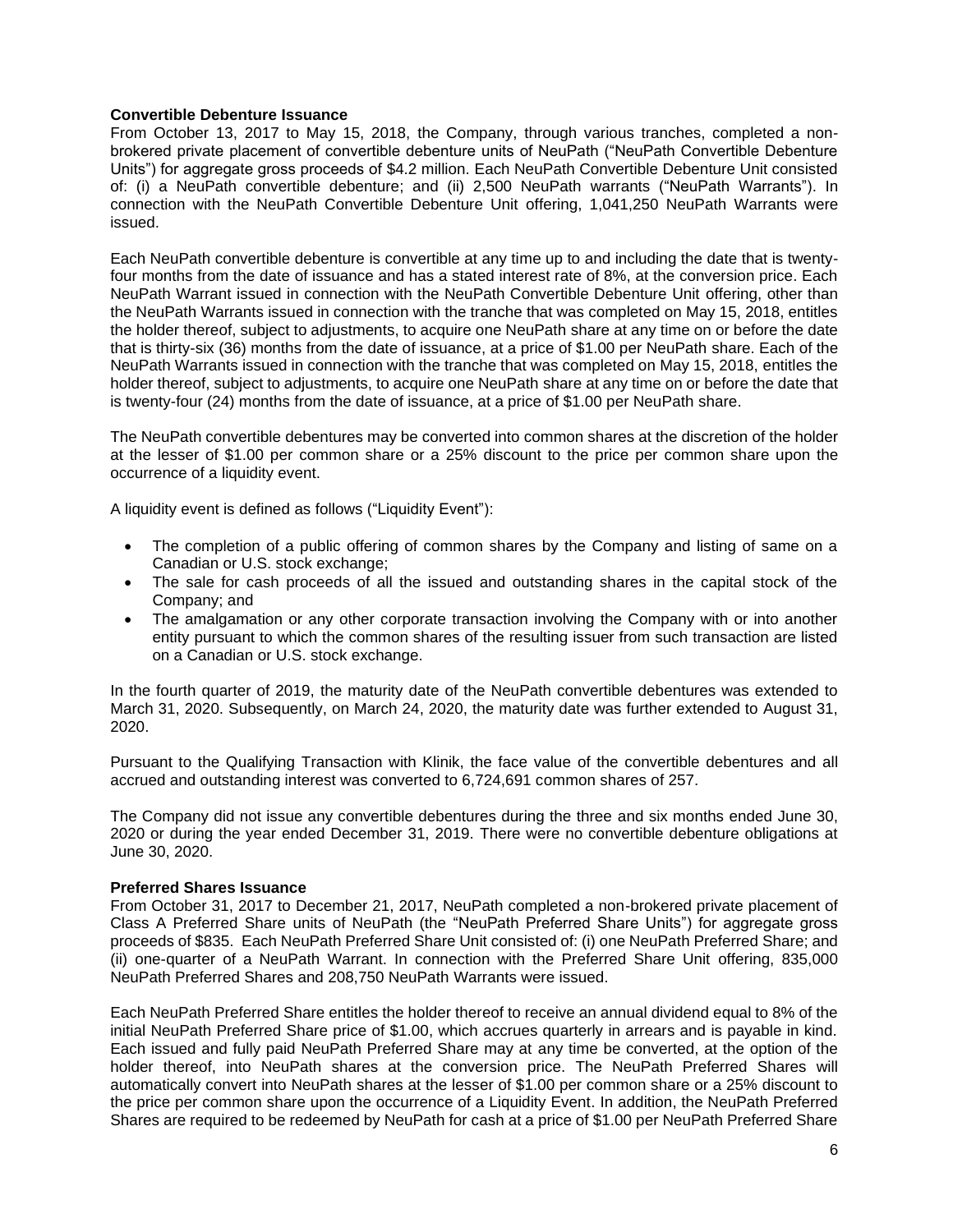on the date that is two years from the date of issuance. On December 10, 2019, the NeuPath Preferred Share mandatory redemption period was extended to March 31, 2020. On March 24, 2020, the NeuPath Preferred Share mandatory redemption period was further extended to August 31, 2020.

Pursuant to the Qualifying Transaction with Klinik, the preferred shares and all accrued and outstanding interest was converted to 1,351,796 common shares of 257.

## **Non-IFRS Financial Measures**

The Company discloses non-IFRS measures (such as adjusted EBITDA) that do not have standardized meanings prescribed by IFRS. The Company believes that shareholders, investment analysts and other readers find such measures helpful in understanding the Company's financial performance. Non-IFRS financial measures do not have any standardized meaning prescribed by IFRS and may not have been calculated in the same way as similarly named financial measures presented by other reporting issuers and therefore unlikely to be comparable to similar measures presented by other companies. Furthermore, these non-IFRS measures should not be considered in isolation or as a substitute for measures of performance or cash flows as prepared in accordance with IFRS.

#### **Adjusted EBITDA**

EBITDA refers to net income (loss) determined in accordance with IFRS, before depreciation and amortization, net interest expense (income) and income tax expense (recovery). The Company defines adjusted EBITDA as net income (loss) before depreciation and amortization, net interest expense (income) and income tax expense (recovery), plus stock-based compensation expense, restructuring, fair value adjustments, listing expense and transaction costs, impairment and finance income. Management believes adjusted EBITDA is a useful supplemental measure to determine the Company's ability to generate cash available for working capital, capital expenditures, debt repayments, interest expense and income taxes.

The following table provides a reconciliation of adjusted EBITDA to net income (loss):

|                                       | Three Months ended<br>June 30 |       | Six Months ended<br>June 30 |         |
|---------------------------------------|-------------------------------|-------|-----------------------------|---------|
|                                       | 2020                          | 2019  | 2020                        | 2019    |
|                                       | S                             | \$    | \$                          | \$      |
| Net loss and comprehensive loss       | (3, 351)                      | (817) | (4, 181)                    | (1,960) |
| Add back:                             |                               |       |                             |         |
| Depreciation and amortization         | 628                           | 594   | 1,260                       | 1,230   |
| Net interest expense                  | 690                           | 463   | 1,136                       | 932     |
| Income tax expense                    | 107                           | 164   | 207                         | 292     |
| <b>EBITDA</b>                         | (1,926)                       | 404   | (1, 578)                    | 494     |
| Add back:                             |                               |       |                             |         |
| Stock-based compensation              | 38                            |       | 63                          |         |
| Fair value adjustments                | 242                           | 31    | 405                         | 308     |
| Listing expense and transaction costs | 2,258                         |       | 2,258                       |         |
| Finance income                        | (12)                          | (14)  | (24)                        | (28)    |
| <b>Adjusted EBITDA</b>                | 600                           | 421   | 1,124                       | 774     |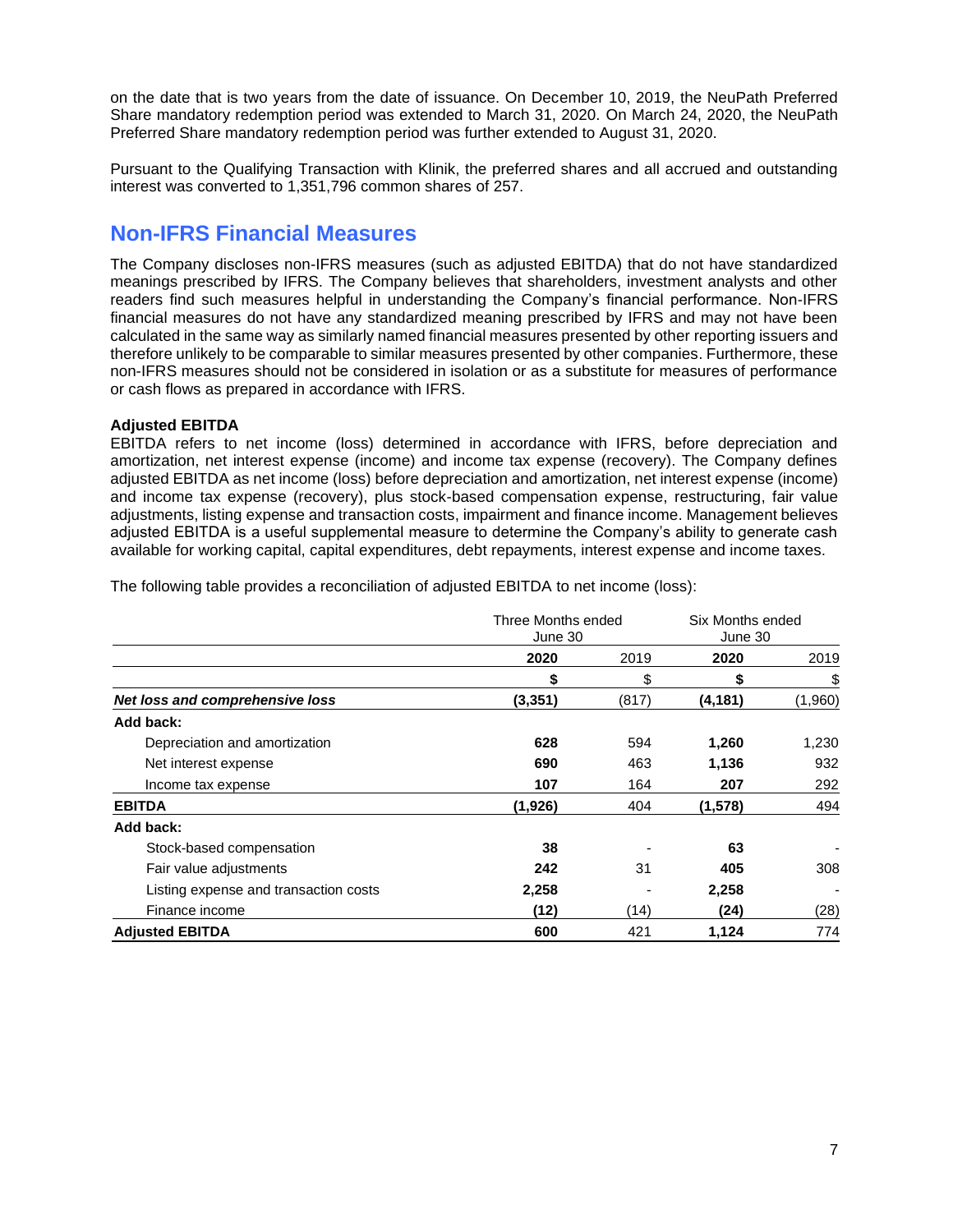# **Selected Financial Information**

|                                       | Three Months ended<br>June 30 |        | Six Months ended<br>June 30 |                                        |
|---------------------------------------|-------------------------------|--------|-----------------------------|----------------------------------------|
|                                       | 2020                          | 2019   | 2020                        | 2019                                   |
|                                       | \$                            | \$     | \$                          | <u>\$</u>                              |
| <b>Operations</b>                     |                               |        |                             |                                        |
| Clinic revenue                        | 10,452                        | 12,150 | 21,244                      | 22,393                                 |
| Non-clinic revenue                    | 770                           | 855    | 1,580                       | 1,533                                  |
| <b>Total Revenue</b>                  | 11,222                        | 13,005 | 22,824                      | 23,926                                 |
| <b>Total operating expenses</b>       | 11,978                        | 13,641 | 24,159                      | 25,314                                 |
| Loss from operations                  | (756)                         | (636)  | (1, 335)                    | (1, 388)                               |
| Other expenses                        | 2,488                         | 17     | 2,639                       | 280                                    |
| Loss before income taxes              | (3, 244)                      | (653)  | (3, 974)                    | (1,668)                                |
| Income tax expense                    | 107                           | 164    | 207                         | 292                                    |
| Net loss and total comprehensive loss | (3, 351)                      | (817)  | (4,181)                     | (1,960)                                |
| <b>Adjusted EBITDA<sup>1</sup></b>    | 600                           | 421    | 1,124                       | 774                                    |
|                                       |                               |        | As at<br>2020               | As at<br>June 30, December 31,<br>2019 |
| <b>Financial Position</b>             |                               |        | \$                          | $\frac{1}{2}$                          |
| Cash                                  |                               |        | 3,289                       | 883                                    |

Total assets **38,773** 37,990 Total non-current liabilities **9,105** 10,181 Total liabilities **20,981** 28,219 Total equity **17,792** 9,771

1. Adjusted EBITDA is a non-IFRS measure. Please refer to *Non-IFRS Financial Measures* above.

# **Results of Operations**

#### **Medical Services**

|                      |        | Three Months ended<br>June 30 |        | Six Months ended<br>June 30 |  |
|----------------------|--------|-------------------------------|--------|-----------------------------|--|
|                      | 2020   | 2019                          | 2020   | 2019                        |  |
|                      |        |                               |        | \$                          |  |
| Clinic revenue       | 10,452 | 12.150                        | 21,244 | 22,393                      |  |
| Non-clinic revenue   | 770    | 855                           | 1,580  | 1,533                       |  |
| <b>Total revenue</b> | 11,222 | 13.005                        | 22,824 | 23,926                      |  |

Total revenue is comprised of clinic revenue and non-clinic revenue. Total revenue was \$11.2 million and \$22.8 million for the three and six months ended June 30, 2020 compared to \$13.0 million and \$23.9 million for the three and six months ended June 30, 2019. The decrease in total revenue was primarily related to the impact of COVID-19. As a result of COVID-19, the Company temporarily closed three clinics to patient visits from late March to early May and limited the number of patients in a clinic at one time to ensure all safety protocols were adhered to. Overall, capacity utilization decreased to 51% for the three and six months ended June 30, 2020 compared to 58% and 54% in the three and six months ended June 30, 2019.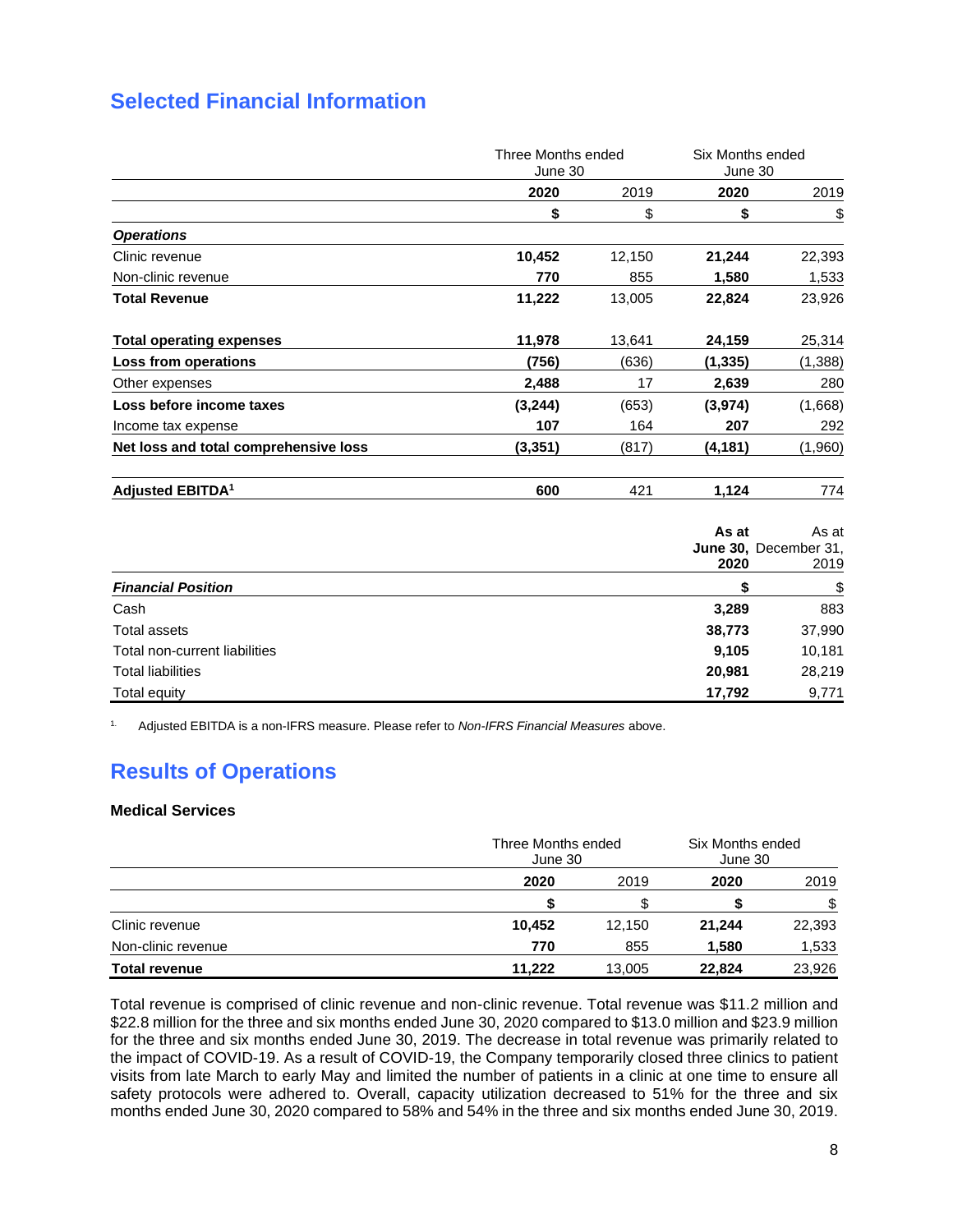#### *Clinic revenue*

Clinic revenue was \$10.5 million and \$21.2 million for the three and six months ended June 30, 2020 compared to \$12.2 million and \$22.4 million for the three and six months ended June 30, 2019. Clinic revenue is based on medical services provided by InMedic, CPM and CompreMed. In the quarter, the Company recognized a one-time pickup to revenue of \$0.9 million related to the Kaplan board of arbitration award ("Kaplan Award") that increased physician billing fees on services performed in prior years. Excluding the impact of the Kaplan Award, clinic revenue decreased to \$9.6 million and \$20.3 million for the current three and six-month periods due to the impact of COVID-19.

#### *Non-clinic revenue*

Non-clinic revenue was \$0.8 million and \$1.6 million for the three and six months ended June 30, 2020 compared to \$0.9 million and \$1.5 million for the three and six months ended June 30, 2019. Non-clinic revenue is earned from physician staffing where NeuPath provides physicians for provincial correctional institutions, federal correctional institutions and hospital health departments across Canada, and from contract research services provided to pharmaceutical companies and clinical research organizations. This revenue fluctuates depending on the need for physicians in certain institutions and the timing and enrolment of clinical studies that the Company is working on.

#### **Significant Customers**

Under IFRS 8, *Operating Segments* ("IFRS 8"), major customers are those that account for greater than 10% of the Company's consolidated revenues. The Company has one major customer that accounted for 92% of the Company's total revenue for the three months ended June 30, 2020 [June 30, 2019 - 92%]. The Company's credit risk is low as its major customer is a government organization.

#### **Operating Expenses**

|                                 | Three Months ended<br>June 30 |        | Six Months ended<br>June 30 |        |
|---------------------------------|-------------------------------|--------|-----------------------------|--------|
|                                 | 2020                          | 2019   | 2020                        | 2019   |
|                                 |                               |        |                             | \$     |
| Cost of medical services        | 8,833                         | 10,359 | 18,204                      | 19,162 |
| General and administrative      | 1,513                         | 1,904  | 2,908                       | 3,362  |
| Occupancy costs                 | 320                           | 347    | 666                         | 668    |
| Depreciation and amortization   | 622                           | 568    | 1,245                       | 1,190  |
| Interest cost                   | 690                           | 463    | 1,136                       | 932    |
| <b>Total operating expenses</b> | 11.978                        | 13.641 | 24.159                      | 25.314 |

Total operating expenses were \$12.0 million and \$24.2 million for the three and six months ended June 30, 2020 compared to \$13.6 million and \$25.3 million for the three and six months ended June 30, 2019.

#### **Cost of Medical Services**

Cost of medical services was \$8.8 million and \$18.2 million for the three and six months ended June 30, 2020 compared to \$10.4 million and \$19.2 million for the three and six months ended June 30, 2019. Cost of medical services decreased due to a reduction in medical services revenue as well as the receipt of CEWS during the current quarter which have been included as an offset to payroll expense, partially offset by an increase in costs related to COVID-19. The Company incurred additional staffing costs related to COVID-19 to prescreen patients for COVID-19 symptoms prior to appointments, as well as additional costs for personal protection equipment for its staff. Cost of medical services represented 78.7% and 79.8% of total revenues for the three and six months ended June 30, 2020, a slight improvement from 79.7% and 80.1% for the three and six months ended June 30, 2019 related to COVID-19.

#### **General and Administrative**

General and administrative ("G&A") expenses decreased to \$1.5 million and \$2.9 million for the three and six months ended June 30, 2020 compared to \$1.9 million and \$3.4 million for the three and six months ended June 30, 2019. In the current quarter, the Company recognized CEWS payroll subsidies of \$0.2 million which was an offset to payroll expenses.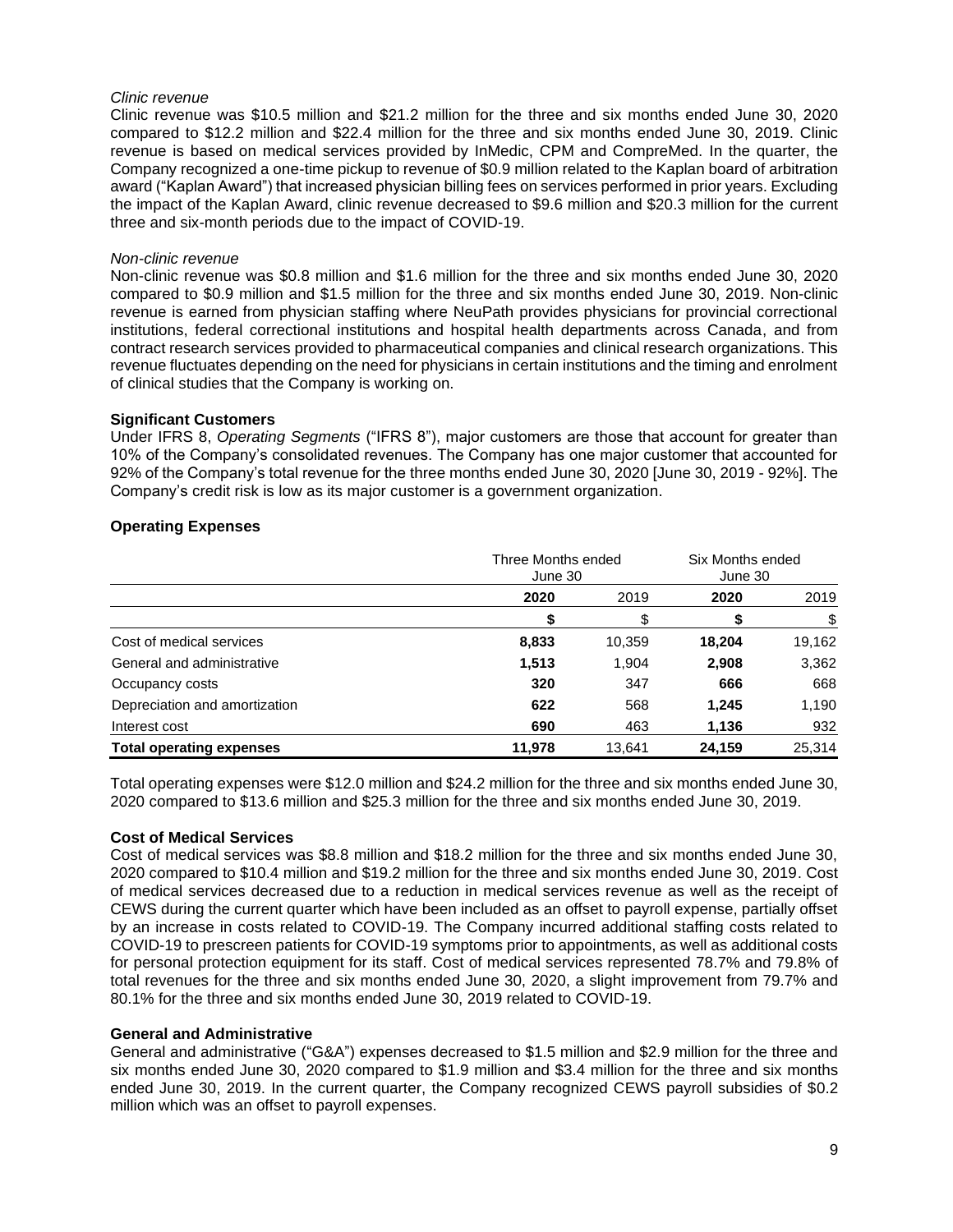#### **Occupancy Costs**

Occupancy costs were \$0.3 million and \$0.7 million for the three and six months ended June 30, 2020, unchanged compared to the three and six months ended June 30, 2019. Occupancy costs represent the costs related to leased and owned facilities. The Company leases eleven facilities and owns one facility.

#### **Depreciation and Amortization**

Depreciation and amortization expenses were \$0.6 million and \$1.2 million for the three and six months ended June 30, 2020, unchanged compared to the three and six months ended June 30, 2019.

#### **Interest Cost**

Interest costs were \$0.7 million and \$1.1 million for the three and six months ended June 30, 2020 compared to \$0.5 million and \$0.9 million for the three and six months ended June 30, 2019. Interest costs relate to the outstanding debt and interest charges due to the adoption of IFRS 16, *Leases*.

#### **Loss from Operations**

Loss from operations was \$0.8 million for the three months ended June 30, 2020 compared to \$0.6 million for the three months ended June 30, 2019. The increase in loss from operations in the current quarter was related to a decrease in revenue.

Loss from operations was \$1.3 million for the six months ended June 30, 2020 compared to \$1.4 million for the six months ended June 30, 2019. The decrease in loss from operations in the current six-month period was related to a decrease in G&A expenses.

#### **Other Expenses (Income)**

|                                       |       | Three Months ended<br>June 30 |       | Six Months ended<br>June 30 |  |
|---------------------------------------|-------|-------------------------------|-------|-----------------------------|--|
|                                       | 2020  | 2019                          | 2020  | 2019                        |  |
|                                       |       |                               |       | \$                          |  |
| Fair value adjustments                | 242   | 31                            | 405   | 308                         |  |
| Finance income                        | (12)  | (14)                          | (24)  | (28)                        |  |
| Listing expense and transaction costs | 2,258 |                               | 2,258 |                             |  |
| <b>Total other expenses</b>           | 2,488 | 17                            | 2,639 | (280)                       |  |

#### **Fair Value Adjustments**

The Company recognized expenses of \$0.2 million and \$0.4 million for the three and six months ended June 30, 2020 related to fair value adjustments on the preferred shares and convertible debentures compared to expenses of \$31 and \$0.3 million for the three and six months ended June 30, 2019.

#### **Finance Income**

Finance income was \$12 and \$24 for the three and six months ended June 30, 2020 compared to \$14 and \$28 for the three and six months ended June 30, 2019. Finance income relates to accretion on rent receivable under IFRS 16 for subleases at its clinical and office locations in Canada.

#### **Listing Expense and Transaction Costs**

Listing expense and transaction costs was \$2.3 million for the three and six months ended June 30, 2020 compared to \$nil for the three and six months ended June 30, 2019. Listing expenses and transaction costs relate to the Qualifying Transaction and includes a \$1.3 million non-cash item that represents the difference between the purchase price and the net assets acquired.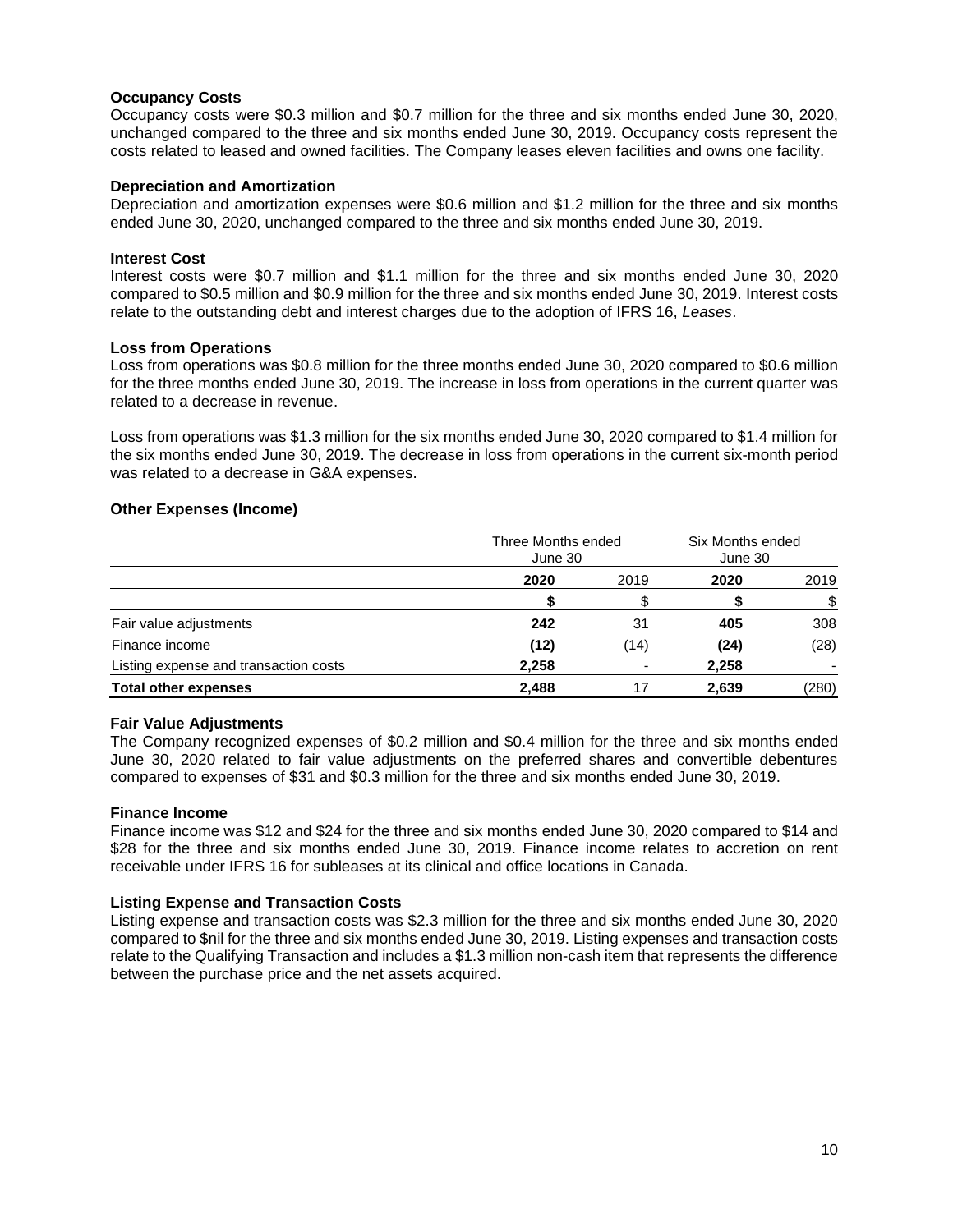#### **Net Loss and Total Comprehensive Loss**

|                                       | Three Months ended<br>June 30 |       | Six Months ended<br>June 30 |         |
|---------------------------------------|-------------------------------|-------|-----------------------------|---------|
|                                       | 2020                          | 2019  | 2020                        | 2019    |
|                                       |                               |       |                             | \$.     |
| Net loss before income taxes          | (3,244)                       | (653) | (3,974)                     | (1,668) |
| Income tax expense                    | 107                           | 164   | 207                         | 292     |
| Net loss and total comprehensive loss | (3, 351)                      | (817) | (4, 181)                    | (1,960) |

#### **Income Tax Expense**

Income tax expense was \$0.1 million and \$0.2 million for the three and six months ended June 30, 2020 compared to \$0.2 million and \$0.3 million for the three and six months ended June 30, 2019. The Company's income tax expense related to income generated from one of its wholly owned subsidiaries. The Company has available tax losses within its consolidated operations and is assessing its tax structure.

#### **Net Loss and Total Comprehensive Loss**

Net loss and total comprehensive loss was \$3.4 million and \$4.2 million for the three and six months ended June 30, 2020 compared to \$0.8 million and \$2.0 million for the three and six months ended June 30, 2019. The higher net loss is related to the impact of COVID-19, listing expense related to the Qualifying Transaction, and was offset partially by fair value adjustments.

#### **Segments**

IFRS 8 requires operating segments to be determined based on internal reports that are regularly reviewed by the chief operating decision maker for the purpose of allocating resources to the segment and assessing its performance. The Company has one operating segment: medical services.

# **Liquidity and Capital Resources**

|                                                 | Three Months ended<br>June 30 |         | Six Months ended<br>June 30 |          |
|-------------------------------------------------|-------------------------------|---------|-----------------------------|----------|
|                                                 | 2020                          | 2019    | 2020                        | 2019     |
|                                                 | \$                            | \$      | \$                          | \$       |
| Net loss and total comprehensive loss           | (3, 351)                      | (817)   | (4, 181)                    | (1,960)  |
| Items not involving current cash flows          | 2,903                         | 1,063   | 4,129                       | 2,354    |
| Cash provided by (used in) operations           | (448)                         | 246     | (52)                        | 394      |
| Net change in non-cash working capital          | 741                           | (773)   | 1,222                       | (1,727)  |
| Cash provided by (used in) operating activities | 293                           | (527)   | 1,170                       | (1, 333) |
| Cash provided by (used in) investing activities | 2,777                         | (2)     | 2,758                       | (241)    |
| Cash provided by (used in) financing activities | (258)                         | (555)   | (1,522)                     | 1,120    |
| Net change in cash during the period            | 2,812                         | (1,084) | 2,406                       | (454)    |
| Cash, beginning of period                       | 477                           | 2,052   | 883                         | 1,422    |
| Cash, end of period                             | 3,289                         | 968     | 3,289                       | 968      |

#### **Cash**

Cash was \$3.3 million as at June 30, 2020 compared to \$0.9 million as at December 31, 2019 and \$1.0 million as at June 30, 2019.

#### **Operating Activities**

Cash provided by operating activities was \$0.3 million and \$1.2 million for the three and six months ended June 30, 2020 compared to cash used in operating activities of \$0.5 million and \$1.3 million for the three and six months ended June 30, 2019.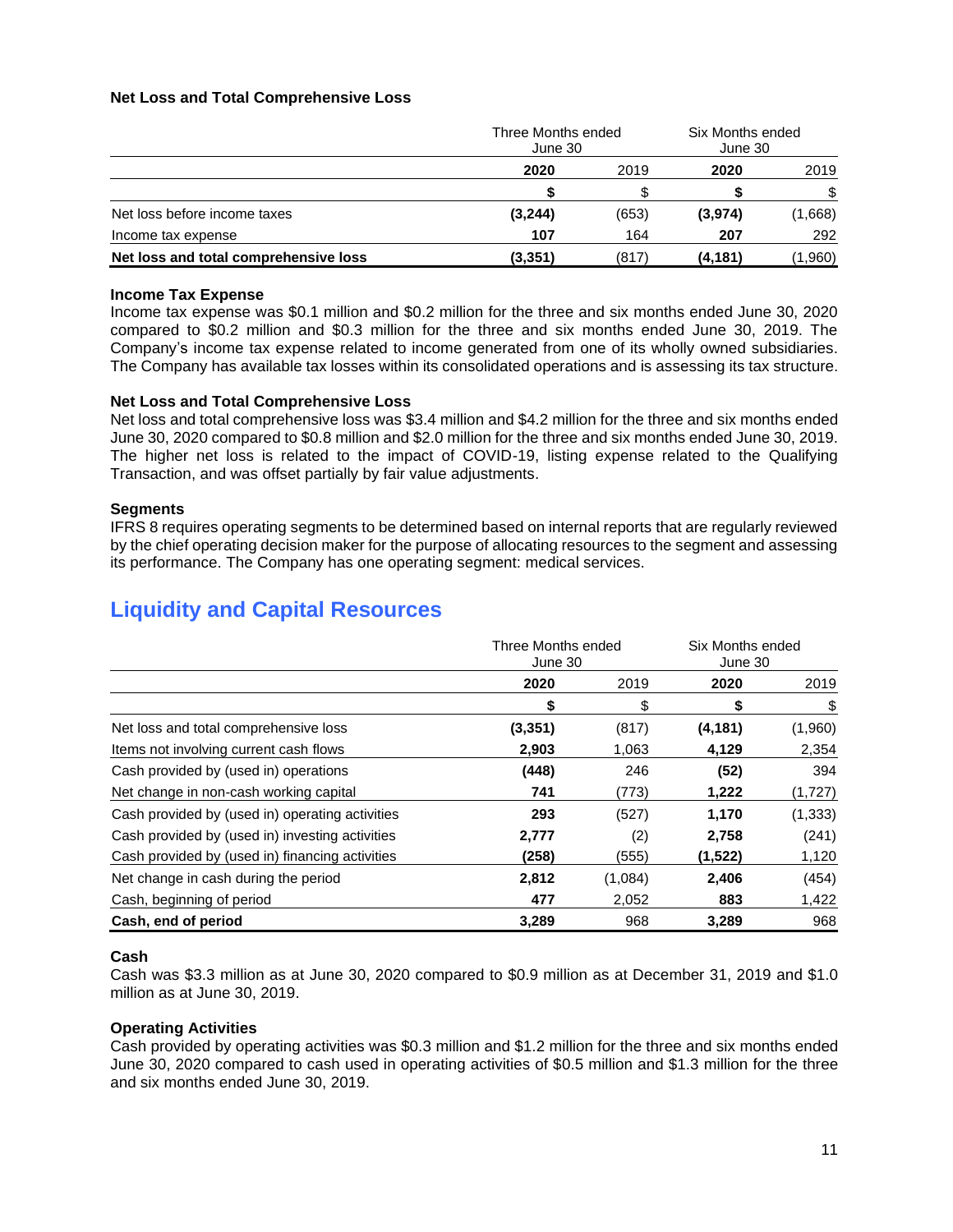The \$0.8 million improvement in cash used in operating activities for the three months ended June 30, 2020 compared to the three months ended June 30, 2019 related to a working capital recovery of \$0.7 million, due to an increase in accounts payable compared to a \$0.8 million working capital investment in the comparative three-month period.

The \$2.5 million improvement in cash used in operating activities for the six months ended June 30, 2020 compared to the six months ended June 30, 2019 related to a working capital recovery of \$1.2 million due to an increase in accounts payable and income tax liabilities, partially offset by the collection of accounts receivable compared to a \$1.7 million working capital investment in the comparative six-month period.

#### **Investing Activities**

Cash provided by investing activities was \$2.8 million for the three months ended June 30, 2020 compared to cash used in investing activities of \$2 for the three months ended June 30, 2019. Cash provided by investing activities related to cash received by the Company of \$2.8 million upon completion of the Qualifying Transaction, offset by \$7 related to the acquisition of equipment for medical clinics.

Cash provided by investing activities was \$2.8 million for the six months ended June 30, 2020 compared to cash used in investing activities of \$0.2 million for the six months ended June 30, 2019. Cash provided by investing activities for the six months ended June 30, 2020 related to cash received by the Company of \$2.8 million upon completion of the Qualifying Transaction, offset by \$26 related to the acquisition of equipment for medical clinics. Cash used in investing activities for the six months ended June 30, 2019 was related to the acquisition of CompreMed and the acquisition of equipment for medical clinics.

#### **Financing Activities**

Cash used in financing activities was \$0.3 million for the three months ended June 30, 2020 compared to \$0.6 million for the three months ended June 30, 2019. Cash used in financing activities for the three months ended June 30, 2020 was related to \$0.4 million in lease obligation payments, partially offset by advances of long-term debt. Cash used in financing activities of \$0.6 million for the three months ended June 30, 2019 was related to \$0.4 million in lease obligation payments and \$0.3 million in scheduled debt payments.

Cash used in financing activities was \$1.5 million for the six months ended June 30, 2020 compared to cash provided by financing activities of \$1.1 million for the six months ended June 30, 2019. Cash used in financing activities for the six months ended June 30, 2020 was related to \$0.8 million in lease obligation payments, a \$0.6 million payment for the InMedic acquisition that was deferred for two years as part of the acquisition consideration and \$0.2 million in scheduled debt payments, partially offset by \$0.1 million in advances of long-term debt. Cash provided by financing activities of \$1.1 million for the six months ended June 30, 2019 was related to \$2.2 million from the issuance of common shares, partially offset by \$0.8 million in lease obligation payments and \$0.5 million in scheduled debt payments.

#### **Working Capital**

The Company defines working capital as current assets, less accounts payable and accrued liabilities, provisions, and current income tax liabilities. The Company anticipates that its current working capital and the revenue it expects to generate from its continuing operations will be sufficient to fund operations and working capital needs as currently planned for the next 12 months. However, unexpected increases in costs and expenses due to operational decisions made by the Company and/or factors beyond the Company's control, such as COVID-19, could cause a material impact on working capital resources and the profitability of the Company.

#### **Capital Structure**

The Company's strategy includes organic growth through improved capacity utilization, and growth through strategic acquisition. To execute this strategy, the Company may need to access additional resources under existing loan arrangements or seek alternate sources of financing including through equity issuances.

### **Financial Instruments**

Financial assets and liabilities are recognized when the Company becomes a party to the contractual provisions of the instrument. Financial assets are derecognized when the rights to receive cash flows from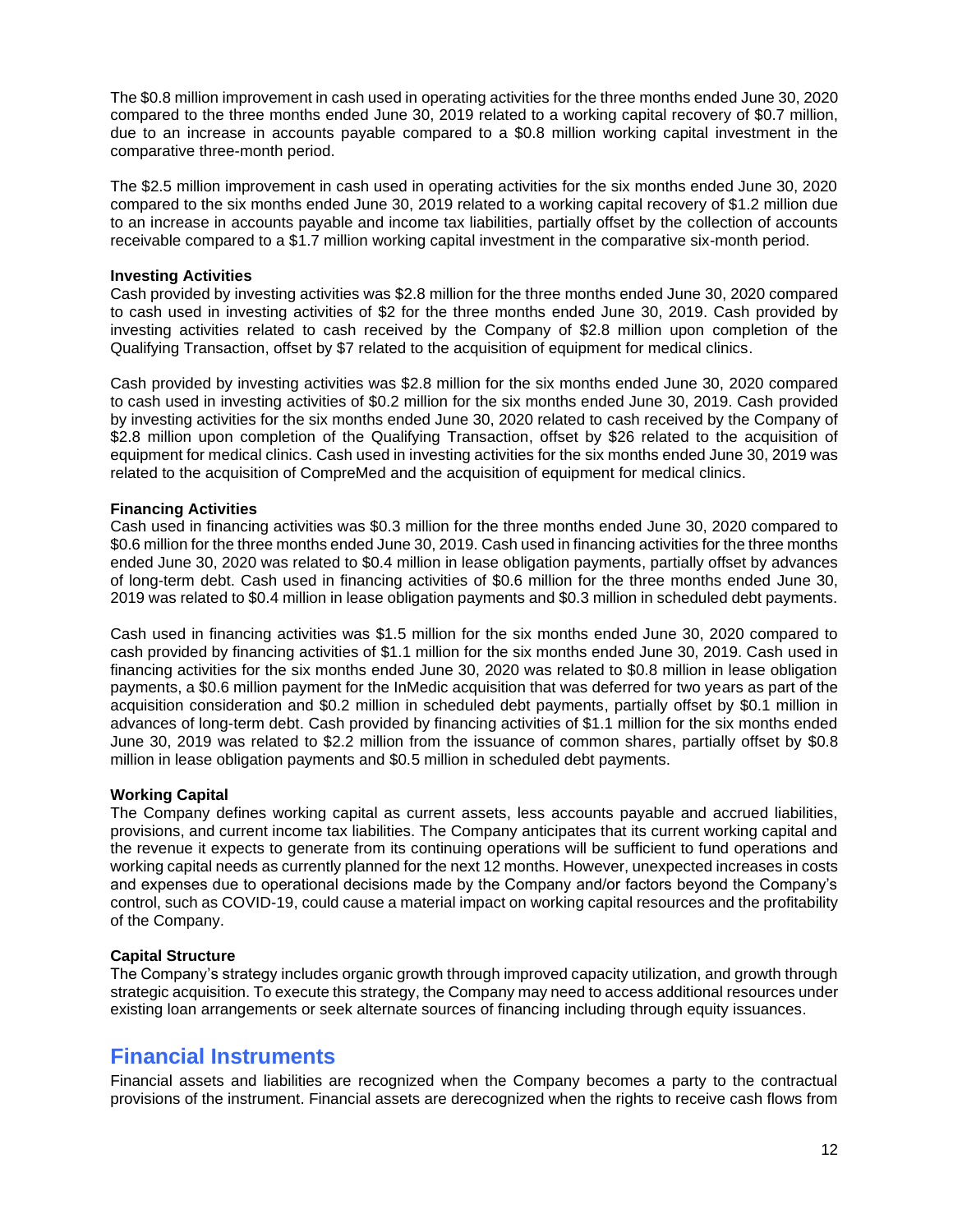the assets have expired or have been transferred and the Company has transferred substantially all risks and rewards of ownership.

Financial assets and liabilities are offset and the net amount is reported in the consolidated statement of financial position when there is a legally enforceable right to offset the recognized amounts and there is an intention to settle on a net basis, or realize the asset and settle the liability simultaneously.

#### *Measurement*

At initial recognition, the Company measures a financial asset or financial liability at its fair value plus or minus, in the case of a financial asset or financial liability not at fair value through profit or loss ("FVTPL"), transaction costs that are directly attributable to the acquisition or issue of the financial asset or financial liability. Transaction costs of financial assets or financial liabilities carried at FVTPL are expensed in profit or loss.

Measurement in subsequent periods depends on the classification of the financial instrument. The Company classifies its financial instruments depending on the purpose for which the instruments were acquired and their characteristics.

The Company has classified its financial instruments as follows:

|                                          |                       |                    | <b>Fair Value</b> |
|------------------------------------------|-----------------------|--------------------|-------------------|
| <b>Financial instrument</b>              | <b>Classification</b> | <b>Measurement</b> | Hierarchy         |
| <b>Assets</b>                            |                       |                    |                   |
| Cash                                     | Amortized cost        | Amortized cost     | N/A               |
| Accounts receivable                      | Amortized cost        | Amortized cost     | N/A               |
|                                          |                       |                    |                   |
| <b>Liabilities</b>                       |                       |                    |                   |
| Accounts payable and accrued liabilities | Amortized cost        | Amortized cost     | N/A               |
| Provisions                               | Amortized cost        | Amortized cost     | N/A               |
| Derivative financial liabilities         | <b>FVTPL</b>          | Fair value         | Level 3           |
| Conversion feature on preferred shares   | Amortized cost        | Amortized cost     | N/A               |
| Preferred shares liability               | Amortized cost        | Amortized cost     | N/A               |
| Due to related parties                   | Amortized cost        | Amortized cost     | N/A               |
| Long-term debt                           | Amortized cost        | Amortized cost     | N/A               |
| Convertible debt                         | Amortized cost        | Amortized cost     | N/A               |

#### **Fair values**

IFRS 13, *Fair Value Measurements* requires disclosure of a three-level hierarchy that reflects the significance of the inputs used in making fair value measurements. All assets and liabilities for which fair value is measured or disclosed in the financial statements are categorized within the fair value hierarchy, described as follows, based on the lowest level input that is significant to the fair value measurement as a whole:

- Level 1 Unadjusted quoted prices at the measurement date for identical assets or liabilities in active markets
- Level 2 Observable inputs other than quoted prices in Level 1, such as quoted prices for similar assets and liabilities in active markets; quoted prices for identical or similar assets and liabilities in markets that are not active; or other inputs that are observable or can be corroborated by observable market data
- Level 3 Significant unobservable inputs that are supported by little or no market activity

The Company reviews the fair value hierarchy classification on a quarterly basis. Changes to the ability to observe valuation inputs may result in a reclassification of levels for certain securities within the fair value hierarchy. The Company did not have any transfer of assets and liabilities between Level 1, Level 2 and Level 3 of the fair value hierarchy during the three and six months ended June 30, 2020 and 2019.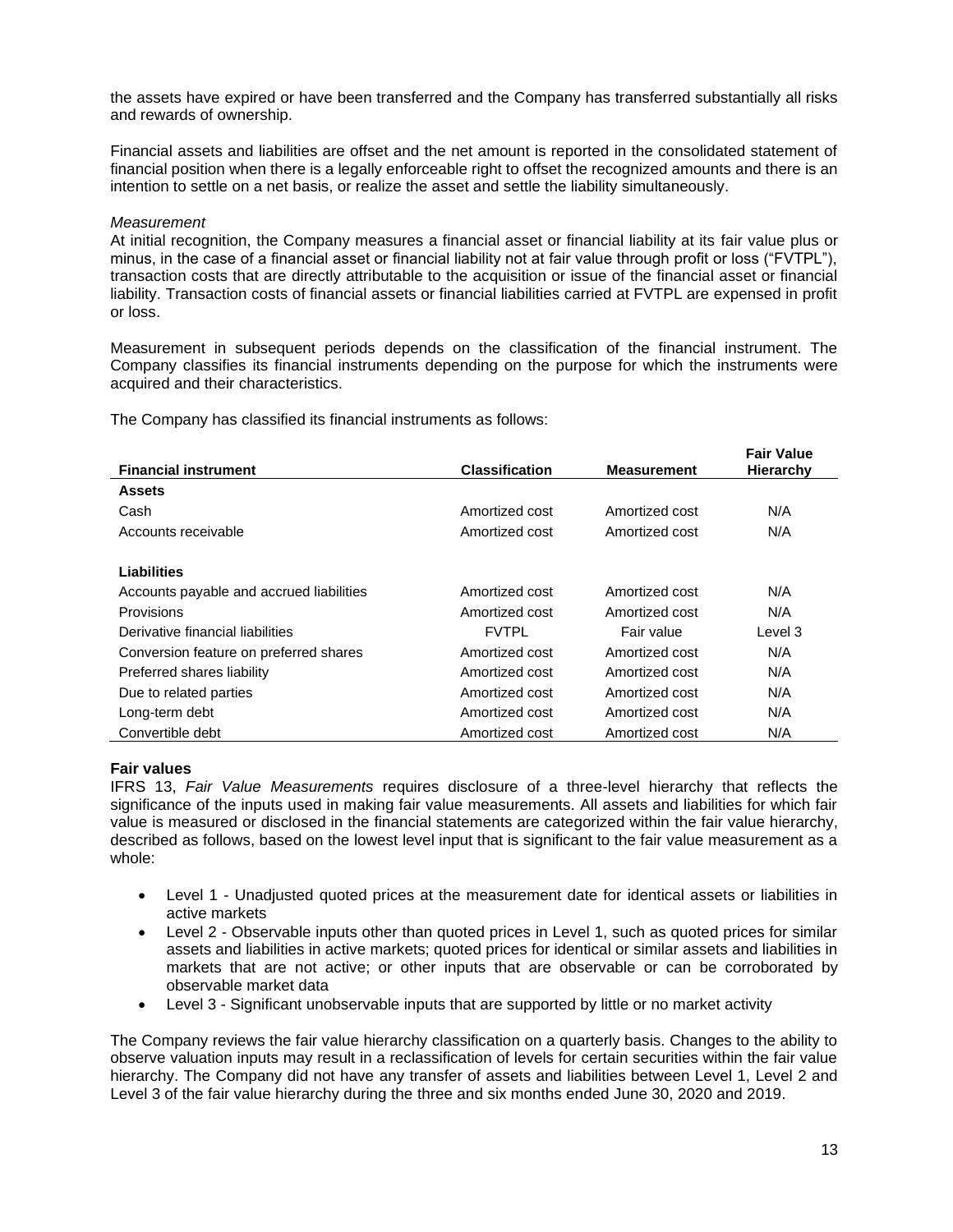Derivative financial liabilities and conversion feature on preferred shares are classified as Level 3 fair value financial instruments on the fair value hierarchy.

|                               | <b>Derivative Financial</b><br><b>Liabilities</b> | <b>Conversion</b><br><b>Feature on</b><br><b>Preferred Shares</b> | <b>Total Level 3</b><br><b>Financial</b><br><b>Instruments</b> |
|-------------------------------|---------------------------------------------------|-------------------------------------------------------------------|----------------------------------------------------------------|
| Balance, December 31, 2019    | 1,175                                             | 236                                                               | 1,411                                                          |
| Fair value adjustments        | 306                                               | 61                                                                | 367                                                            |
| Balance, March 31, 2020       | 1,481                                             | 297                                                               | 1,778                                                          |
| Fair value adjustments        | 201                                               | 41                                                                | 242                                                            |
| Conversion on Liquidity Event | (1,682)                                           | (338)                                                             | (2,020)                                                        |
| <b>Balance, June 30, 2020</b> |                                                   |                                                                   |                                                                |

### **FINANCIAL RISK MANAGEMENT**

The Company is exposed in varying degrees to a variety of financial instrument related risks. The board of directors of the Company mitigates these risks by assessing, monitoring and approving the Company's risk management process:

#### **Credit Risk**

The Company, in the normal course of business, is exposed to credit risk from its customers. Credit risk is the risk of an unexpected loss if a counterparty to a financial instrument fails to meet its contractual obligations. The Company is exposed to credit risk on its cash and accounts receivable. The Company's objective with regard to credit risk in its operating activities is to reduce its exposure to losses. As the Company does not utilize credit derivatives or similar instruments, the maximum exposure to credit risk is the full amount of the carrying value of its cash and accounts receivable.

The Company's cash is held with three financial institutions in various bank accounts. These financial institutions are major banks in Canada, which the Company believes lessens the degree of credit risk.

As a result of COVID-19, the Company has not noted a significant change in the credit risk of its financial instruments.

#### **Liquidity Risk**

Liquidity risk is the risk that the Company will encounter difficulties in meeting its financial liability obligations as they become due. The Company's objective is to provide for expected cash requirements and accommodate for changes in liquidity needs. The Company manages this risk by managing its capital structure, through continuous monitoring of its actual and projected cash flows.

As a result of COVID-19, the Company has reviewed the working capital requirements needed for medical supplies and the additional safety protocols that were implemented to comply with guidelines from the Ontario Government. The Company anticipates that its current cash of \$3.3 million as at June 30, 2020, together with the cash flows generated from operations, will be sufficient to execute its current business plan for the next 12 months.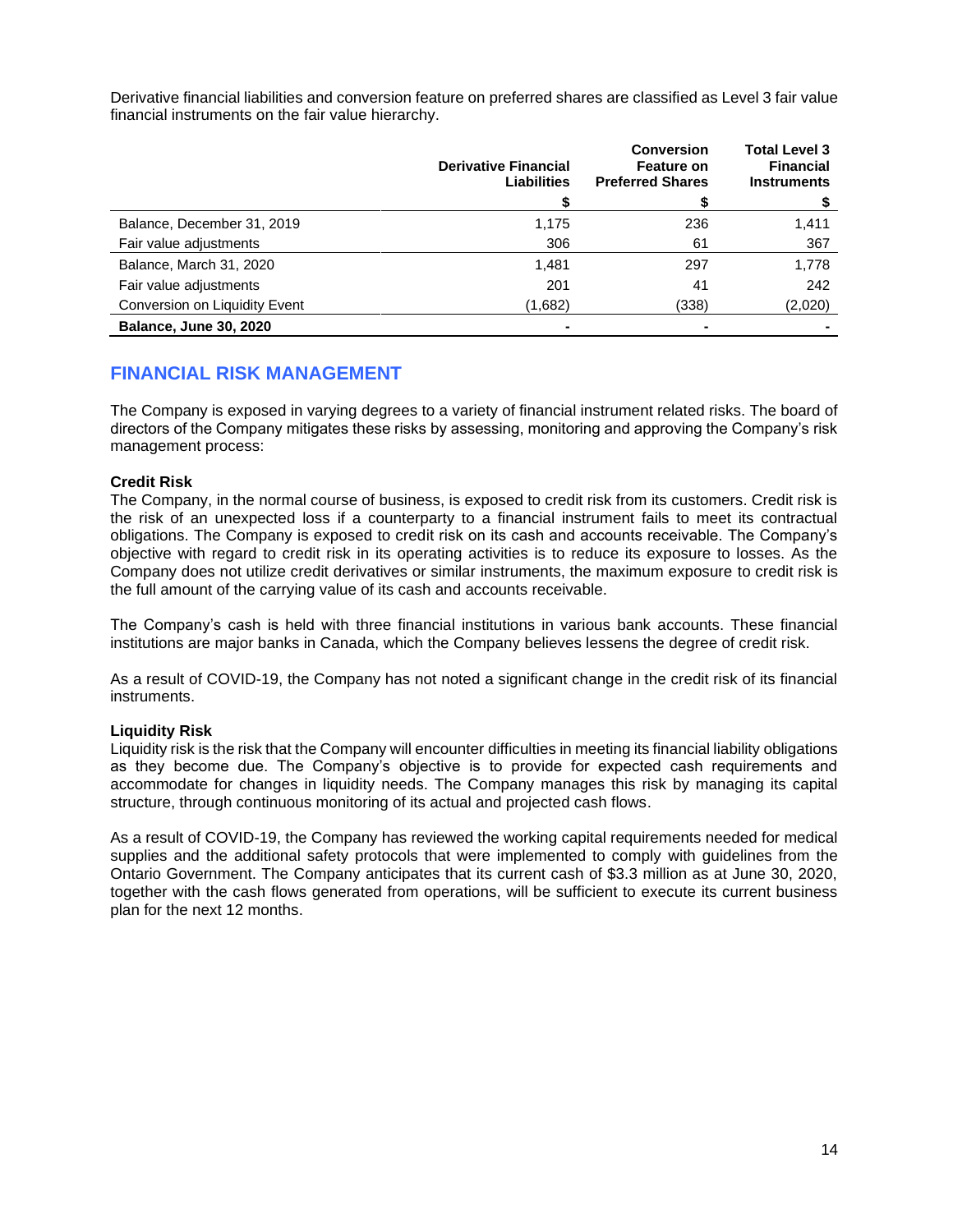As at June 30, 2020, the Company's financial liabilities had contractual maturities as summarized below:

|                              |              | <b>Current</b> |                          | <b>Non-current</b> |                |
|------------------------------|--------------|----------------|--------------------------|--------------------|----------------|
|                              |              | Within 12      | 1 to $2$                 | $2$ to 5           |                |
|                              | <b>Total</b> | <b>Months</b>  | Years                    | Years              | > 5 years      |
|                              |              | \$             |                          |                    |                |
| Accounts payable and accrued |              |                |                          |                    |                |
| liabilities                  | 6,198        | 6,198          | ۰                        |                    |                |
| Provisions                   | 637          | 637            | $\overline{\phantom{a}}$ |                    |                |
| Due to related parties       | 3,674        | -              | 3,674                    |                    |                |
| Long-term debt               | 4,804        | 3,591          | 232                      | 981                |                |
|                              | 15,313       | 10,426         | 3,906                    | 981                | $\blacksquare$ |

The Company's ability to satisfy its debt obligations will depend principally upon its future operating performance. The Company's inability to generate sufficient cash flow to satisfy its debt service obligations or to refinance its obligations on commercially reasonable terms could materially adversely impact the Company's business, financial condition or operating results.

The Company has long-term debt with RBC that was acquired in February 2018 and matures in February 2023. The loan is structured in twelve-month terms with the current term ending in February 2021 unless it is renewed for a successive one-year period. The Company makes regular payments of \$0.1 million per month and is in good standing with the terms of the loan.

#### **Interest Rate Risk**

Financial instruments that potentially subject the Company to cash flow interest rate risk are those assets and liabilities with a variable interest rate. Only one of the Company's loan facilities included in long-term debt includes a variable interest rate. Accordingly, with respect to the carrying and fair values of interestbearing liabilities, an assumed 25-basis point increase or decrease in interest rates would not have a significant impact on net loss and comprehensive loss.

Financial assets and financial liabilities that bear interest at fixed rates are subject to fair value interest rate risk. The Company's lease obligations and long-term debt are at fixed rates of interest. Those that are noninterest bearing are carried at amortized cost and calculated using discount rates appropriate to the related debt.

The Company's policy is to minimize interest rate cash flow risk exposures on its long-term financing. The Company's loans and borrowings and lease obligations are at fixed interest rates.

### **Litigation**

From time to time, during the ordinary course of business, the Company may be threatened with, or may be named as, a defendant in various legal proceedings including lawsuits. Such proceedings may include, but are not limited to product liability, personal injury, breach of contract, and lost profits or other consequential damage claims.

## **Off-Balance Sheet Arrangements**

The Company does not have any off-balance sheet arrangements.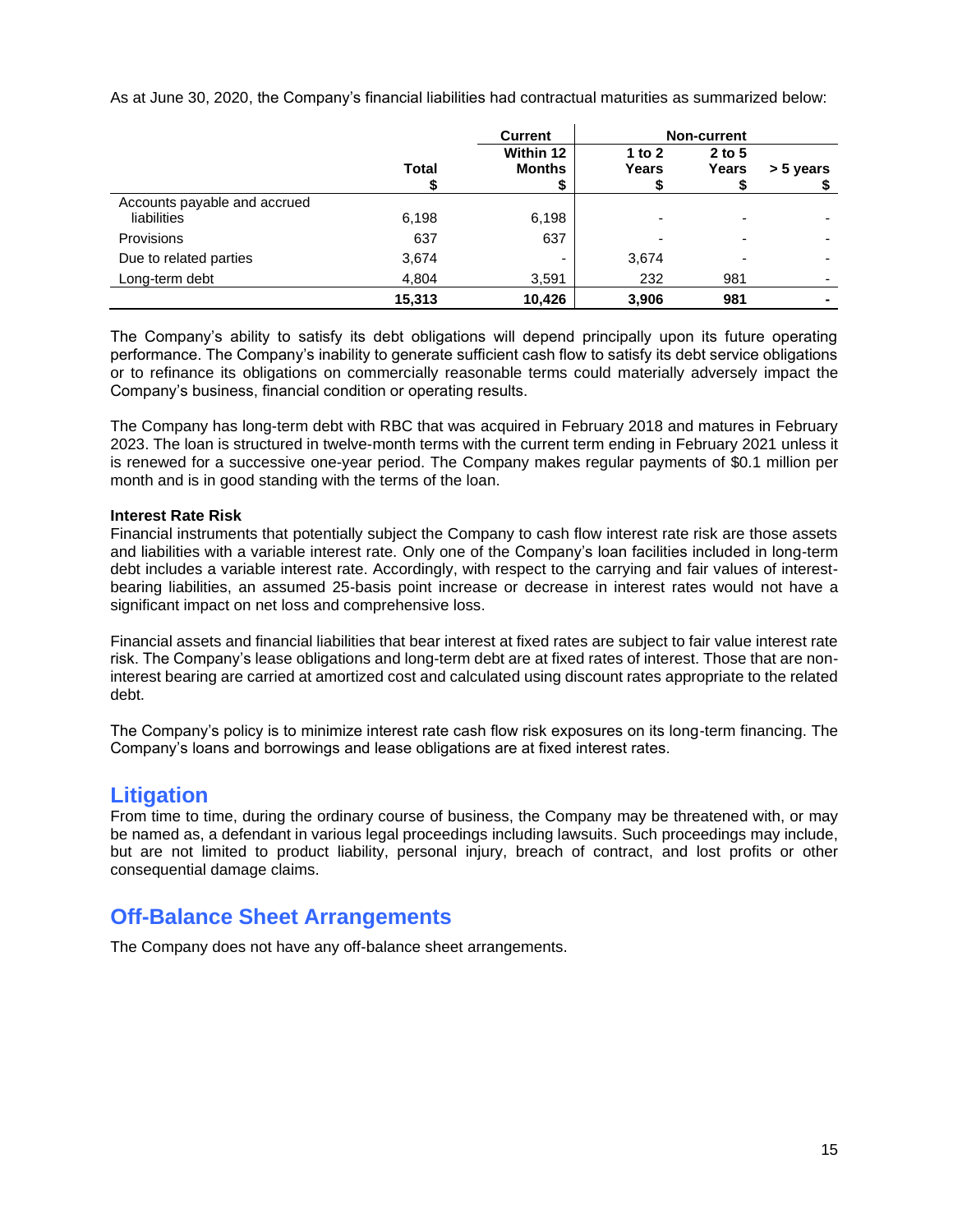## **Related Party Transactions**

#### **Loans from Related Parties**

The following related party balances are outstanding as at:

|                                       | <b>June 30, 2020</b> | December 31, 2019 |
|---------------------------------------|----------------------|-------------------|
|                                       |                      |                   |
| Due to Bloom Burton & Co. Inc.        | 3,631                | 3,577             |
| Due to Bloom Burton Development Corp. | 43                   | 43                |
| Promissory note                       |                      | 606               |
|                                       | 3.674                | 4,226             |

The amount due to Bloom Burton & Co. Inc. ("BBCI"), a shareholder of the Company, is non-interest bearing, unsecured and due on demand. BBCI has agreed not to call the loan prior to December 31, 2021.

The amount due to Bloom Burton Development Corp. ("BBDC"), a shareholder of the Company, is noninterest bearing, unsecured and due on demand. BBDC has agreed not to call the loan prior to December 31, 2021.

On February 26, 2018, as part of the acquisition of Renaissance Asset Management (London) Inc., a promissory note in the amount of \$650 was issued to the vendors as part of the purchase consideration. The promissory note bore interest at 4% per annum and had a maturity date of February 26, 2020. A partial repayment was made against the promissory note during the year ended December 31, 2019 in the amount of \$80. During the three months ended March 31, 2020, the remaining balance of the promissory note was paid in full.

## **Outstanding Share Data**

As of the date hereof, the Company has (i) 28,503,466 common shares (ii) 21,436,253 common share purchase warrants (with strike prices ranging from \$0.001 to \$2.00 per common share), and (iii) 1,461,950 stock options (of which 477,585 have vested), issued and outstanding.

During the quarter, in connection with the Qualifying Transaction, the Company issued (on a post-Consolidation basis): (i) 24,633,946 common shares, (ii) 21,136,253 common share purchase warrants, and (iii) 1,075,000 stock options.

#### **Prior Securities of 257**

Prior to the completion of the Qualifying Transaction, 257 had 835,000 preferred shares issued and outstanding. Pursuant to the Qualifying Transaction, such preferred shares and all accrued and unpaid dividends thereon were converted into common shares of 257 pursuant to the terms thereof and subsequently exchanged for common shares of the Company. 1,351,796 common shares of the Company (on a post-Consolidation basis) were issued to prior holders of preferred shares of 257 in connection with the Qualifying Transaction.

Prior to the completion of the Qualifying Transaction, 257 had \$4,165 of convertible debentures outstanding. Pursuant to the Qualifying Transaction, the principal sum and all accrued and unpaid interest outstanding of the convertible debentures was converted into common shares of 257 pursuant to the terms thereof and subsequently exchanged for common shares of the Company. 6,724,691 common shares of the Company (on a post-Consolidation basis) were issued to prior holders of convertible debentures of 257 in connection with the Qualifying Transaction.

## **Critical Accounting Policies and Estimates**

The preparation of the Consolidated Financial Statements in conformity with IFRS requires management to make estimates and assumptions at the date of the Consolidated Financial Statements that affect the reported amounts of assets and liabilities, the disclosure of contingent assets and liabilities and the reported